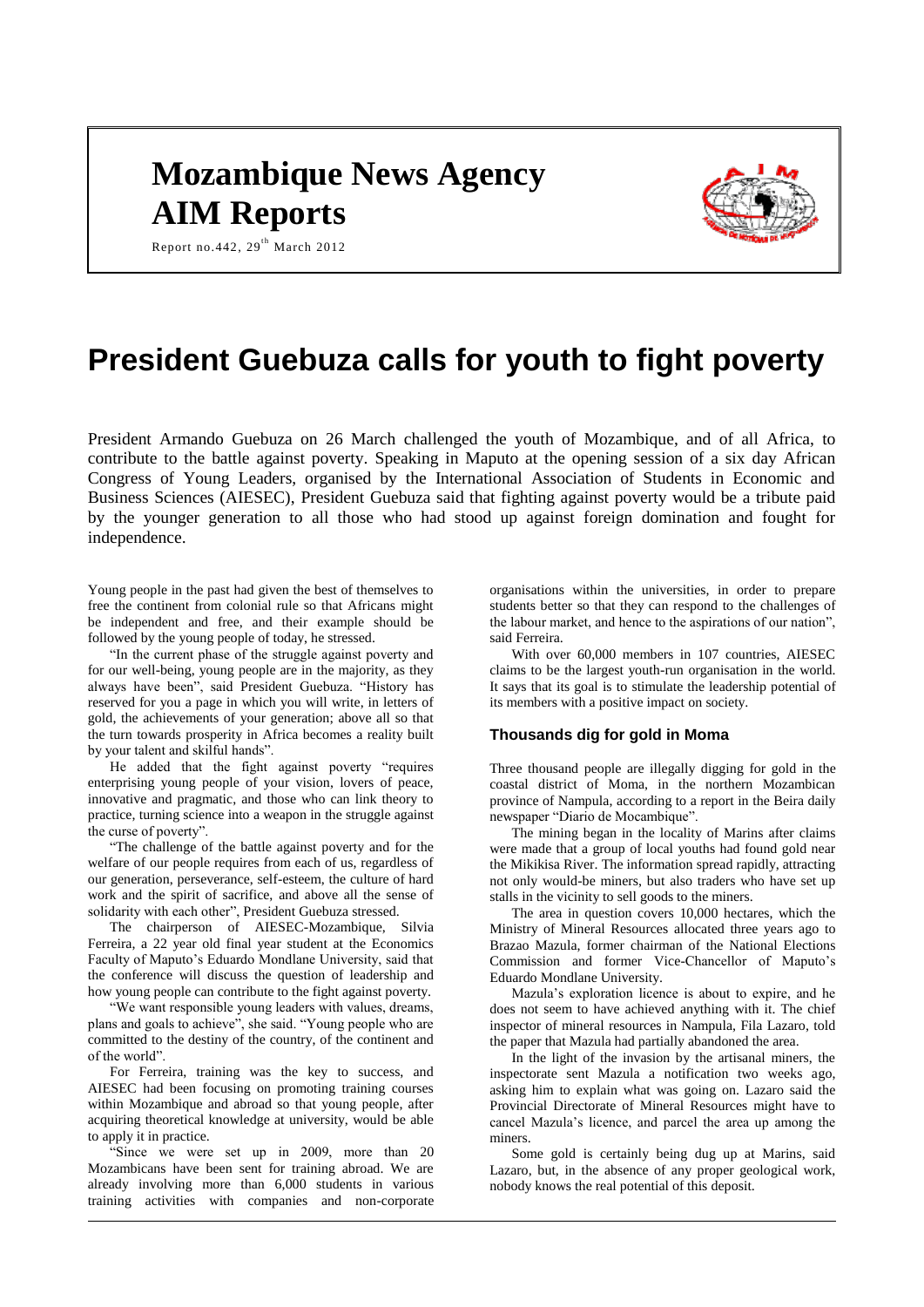## **Ncondezi increases estimated coal reserves**

The London-based Ncondezi Coal Company has announced an increase in the coal reserves in the Ncondezi Project in the western province of Tete to 4.66 billion tonnes.

The project covers 38,700 hectares in the Moatize coal basin, north of Tete city, and just ten kilometres from the Sena railway line linking Moatize to the port of Beira. The area is divided into six blocks, and initial drilling of boreholes in three of them identified a coal resource of 1.8 billion tonnes.

But the latest Ncondezi statement says that work on the other three blocks (the East, West and River blocks) has increased the total estimated resource to 4.655 billion tonnes – an increase of 157 per cent, compared to the initial discoveries.

Over four billion tonnes of the coal occurs at depths of less than 250 metres below the surface, and can thus be extracted by open cast mining.

According to Ncondezi Chief Executive Officer, Graham Mascall, "the increased resource estimates represent a significant development for the Ncondezi Project and are a clear indication of its full potential".

Ncondezi is working on a definitive feasibility study (DFS) which should be complete by the third quarter of this year. "The next phase of the DFS work programme will focus on mine optimisation and scheduling", said Mascall.

Ncondezi has also drilled at two other areas, one in the far west of the province, north of the Cahora Bassa Lake, and one in the southern part of Changara district, on the border with Zimbabwe. In neither area did the company find commercially viable reserves, and so it has returned the exploration licences to the Ministry of Mineral Resources.

#### **ENI announces further large gas discovery**

The Italian energy company, ENI, has announced a further massive discovery of natural gas in the Rovuma Basin, off the coast of the northern province of Cabo Delgado.

The new discovery was made at the Mamba North East 1 exploration well in the eastern part of Area 4 of the Rovuma Basin. The results from this well, ENI says, increase the resource base of Area 4 by at least 10 trillion cubic feet of gas, bringing the total amount discovered by ENI from three wells in Area 4 to at least 40 trillion cubic feet.

The Mamba North East 1 well is 50 kilometres east of the Cabo Delgado coast. The water here is 1,848 metres deep, and the well was drilled to a depth of 4,560 metres. This well is 15 kilometres north-east of Mamba South 1 and 12 kilometres south-west of Mamba North 1 – the two wells where ENI's earlier discoveries were made.

According to ENI, Mamba North East 1 "encountered a total of 240 meters of gas pay in multiple high-quality Oligocene and Eocene sands and proved reservoir continuity and pressure communication with Mamba South 1 and Mamba North 1 wells".

ENI plans to drill at least another four wells in Area 4 later this year.

ENI is the operator of Area 4, with a 70 per cent participating interest. Its partners are Galp Energia of Portugal, Kogas of South Korea, and Mozambique's own National Hydrocarbon Company (ENH), each of which has a 10 per cent share.

If one adds together the discoveries announced by ENI, and those made by the US company Anadarko (in Area 1 of the Rovuma Basin), the total gas reserves discovered so far amount to over 70 trillion cubic feet.

## **Agreement with World Bank signed**

Mozambique's Minister of Planning and Development, Aiuba Cuereneia, and the World Bank's Director for Mozambique, Laurence Clarke, on Monday signed an agreement on a Poverty Reduction Support Credit (PRSC) to the value of \$110 million.

This credit is general budget support from the World Bank, intended to support the Mozambican government's poverty reduction priorities. The World Bank is one of 19 donors and funding agencies, known as the Programme Aid Partners, or the G-19, who provide general support to the Mozambican state budget, based on a memorandum of understanding that all 19 have signed with the government.

This is the eighth such annual credit granted to Mozambique by the World Bank.

At the signing ceremony, Cuereneia said the government's priorities for this year, laid out in the Social and Economic Plan (PES) approved by the country's parliament in December, include achieving a growth rate of 7.5 per cent, holding inflation to 7.2 per cent, boosting job creation and creating an environment favourable to private investment.

Clarke pointed out that the PRSC is part of the World Bank's strategy to support the government's successive poverty reduction action plans.

#### **IMF renews backing for government policies**

The International Monetary Fund (IMF) has once again given its backing to the economic policies of the Mozambican government.

After visiting Mozambique from 5-16 March, to conduct the fourth review under the Policy Support Instrument (PSI) approved in June 2010, an IMF mission declared its agreement with "the authorities' structural reform priorities".

According to the Mission Chief for Mozambique, Johannes Mueller, the IMF welcomes the government's "sustained commitment to further strengthening financial sector development, public finance management, tax policy and administration, debt management and investment project selection, natural resource management, and the framework to fight corruption and money laundering".

Mueller noted that the Mozambican economy "sustained a strong performance in 2011 despite a marked deterioration in the global economic environment".

He praised the government's success in reducing inflation which "greatly benefits the poor". The slowdown in inflation, said Mueller, "reflects the determination of the authorities in tightening monetary and fiscal policies, favourable developments of international prices, a good harvest, and a stronger metical".

"Exports and foreign direct investment have remained strong", he added, "setting the stage for a surplus in Mozambique's balance of payments and a further strengthening of international reserves in 2012".

Muller stated that the IMF mission "agrees with the authorities' policy intentions for 2012 to cushion the possible impact of a temporary global slowdown through the adoption of more accommodating policies, while safeguarding the recent disinflation gains".

Mozambique is no longer borrowing money from the IMF, but it remains subject to IMF monitoring through the Policy Support Instrument (PSI), without which Mozambique's relations with donors and other funding agencies would be imperilled.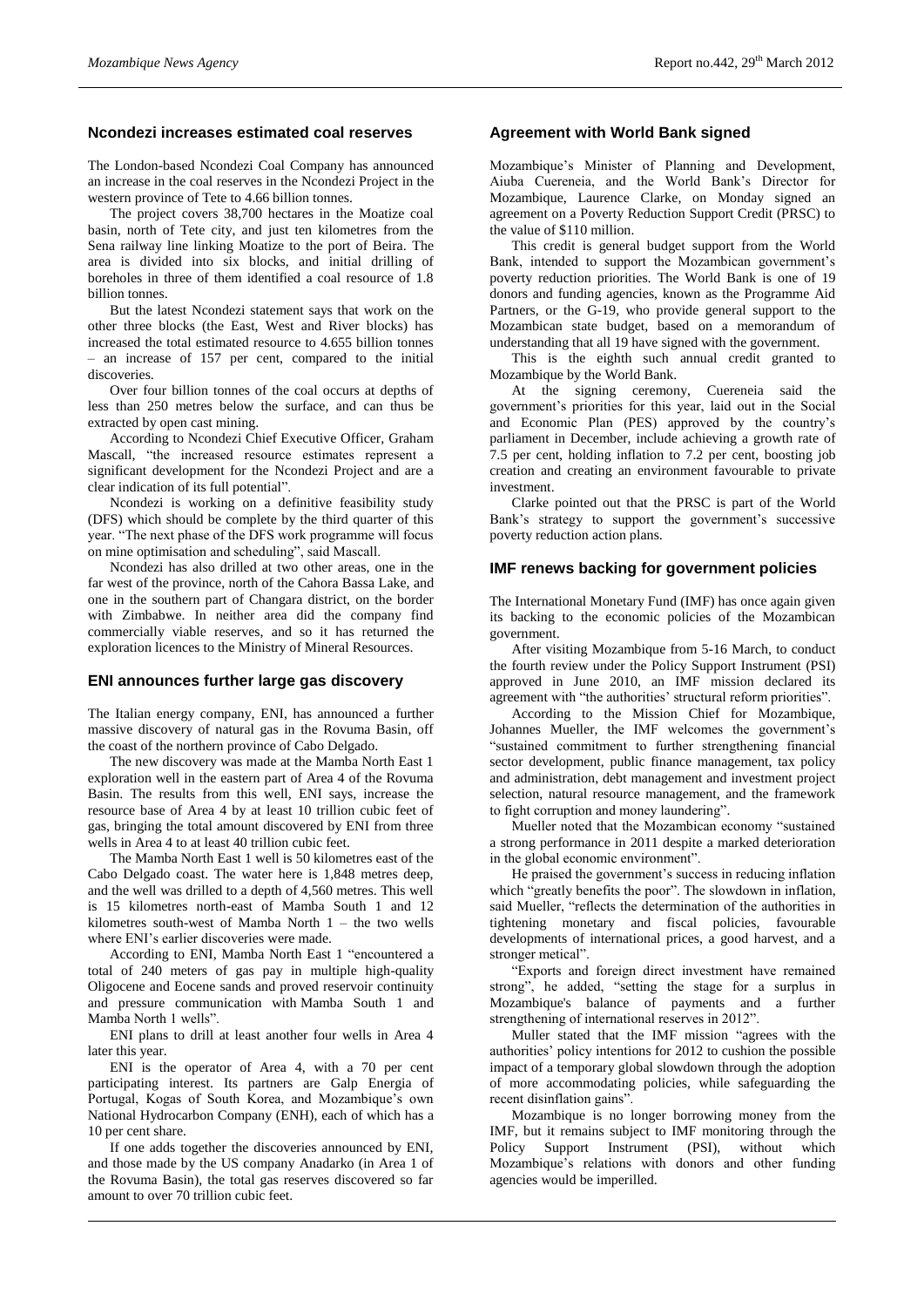## **Assembly passes bill on territorial organisation**

The Mozambican parliament, the Assembly of the Republic, on 21 March unanimously passed the first reading of a government bill on territorial organisation, which, for the first time, sets limits to the size of districts and smaller territorial units.

The bill stipulates that a district should cover between 2,000 and 20,000 square kilometres, and should contain at least 100,000 inhabitants in provinces of high population density, 40,000 in provinces of medium population density, and 10,000 in provinces of low population density.

The next rank down the local government ladder, the administrative post, should cover between 1,000 and 5,000 square kilometres, with a population of between 2,000 and 50,000. A locality should cover between 500 and 2,000 square kilometres, with a population of between 1,000 and 10,000.

The lowest rung in the formal territorial division, the "povoacao" (a village or group of villages) should cover between 100 and 700 square kilometres, with a population of between 100 and 3,000.

In the debate, the only significant change proposed was that the bill should be extended to cover provinces as well, an amendment that the government immediately accepted.

This bill is a necessary prelude to a government proposal to split several existing districts into two which will be discussed later in this Assembly sitting.

## **Government wants to change working hours**

The Mozambican authorities are considering altering the working hours for some economic sectors to reduce traffic congestion in the major cities.

Speaking on 21 March at a meeting of the Consultative Labour Commission, the tripartite negotiating forum between the government, trade unions and employers' associations, Deputy Transport Minister Manuela Rebelo said her Ministry is drawing up a proposal to be submitted to the Labour Ministry.

One of the sectors that might be affected is banking, which could start at midday. "We've already begun to work with some banks to hear what they think about the proposal", she said.

Rebelo said the traffic jams that are now part of the landscape in Maputo and the neighbouring city of Matola are caused partly by the fact that almost all services begin at the same time (usually 7.30 am).

The government had no intention of limiting the growth in the number of cars in the country, by imposing an administrative ban on importing more vehicles. Changing working hours, she said, was a feasible alternative to such measures.

Last year, Maputo and Matola Municipal Councils turned many major roads into one way streets to alleviate congestion. Rebelo said this had improved matters somewhat "but it does not solve the problem".

## **Second phase of municipal development programme launched**

The Mozambican government plans to reduce urban poverty through strengthened autonomy and balanced and sustainable development in the country's 43 municipalities,

To this end, the Ministry of State Administration, in partnership with three European development cooperation agencies, on 23 March launched the second phase of a Municipal Development Programme (PDA), valid for three years (2011/14) and with a budget of \$5.6 million a year. The first phase ran from 2008 to 2010.

The partners for the programme are the Austrian Development Cooperation Agency (ADA), the Danish International Development Agency (DANIDA), and the Swiss Development Cooperation Agency (SDC).

The purpose of the PDA is to improve environmental conditions and to ensure greater inclusiveness for the services provided in the target municipalities.

This phase of the programme will cover 13 municipalities in the centre and north of the country, namely: Beira, Dondo and Marromeu (Sofala province), Mocuba and Quelimane (Zambezia), Nampula, Nacala and Mozambique Island (Nampula), Pemba, Montepuez and Mocimboa da Praia (Cabo Delgado), and Cuamba and Metangula (Niassa).

According to the Ministry, the choice of the municipalities took into account their level of socioeconomic development, and the challenges they face in town planning, solid waste management, and issues of gender and HIV/AIDS.

The Deputy Minister of State Administration, Jose Tsambe, said that, despite the achievements made in 14 years of municipalisation, there are still great challenges to be overcome, particularly in the ten towns raised to municipal status in 2008.

Among the challenges facing the new municipalities was the need to provide them with all the facilities required to provide public services to the citizens.

The municipalities needed to strengthen their financial capacity, he added, "to respond to the needs of population growth, in the area of planning and managing urban land, and requalifying informal settlements in order to improve the quality of life of municipal citizens, create jobs and reduce urban poverty".

He stressed that over the past 14 years the public has been involved in municipal management, and there have been improvements in the collection of municipal revenue and in accountability.

At the same ceremony, the Ministry of State Administration and its partners initialled a memorandum of understanding that lays the foundations for implementing the Municipal Development Programme.